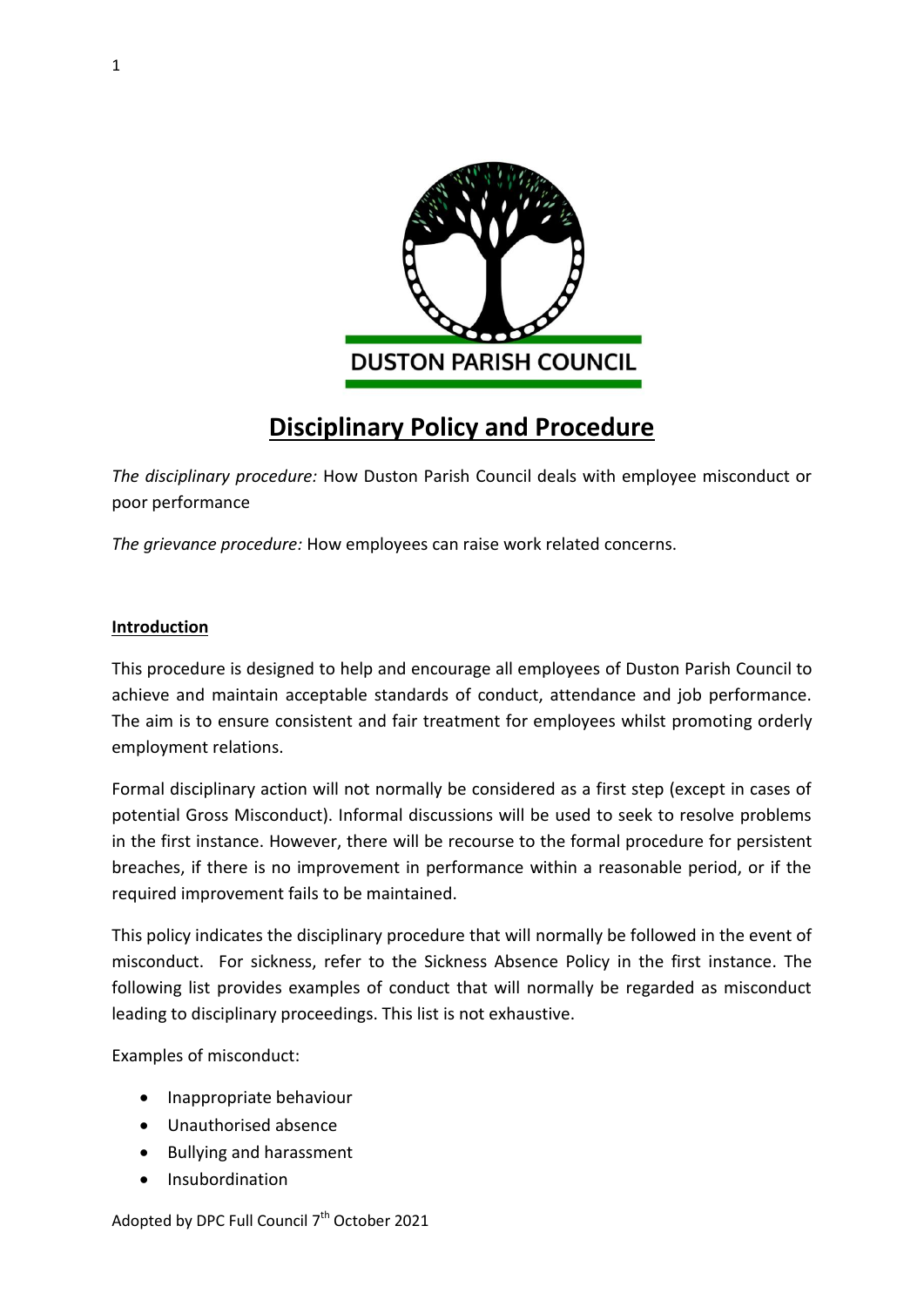Any other conduct that from time to time is defined by the council as amounting to misconduct.

Examples of unsatisfactory work performance:

- Inadequate application of office procedures
- Inadequate IT skills
- Unsatisfactory management of staff
- Unsatisfactory communication skills

#### **1. Informal Verbal Procedure**

Minor problems will be dealt with informally, and the employee will be clearly told by their line manager of the reasons; including factual evidence of the problem; and how their performance/conduct needs to change and the consequences of failing to improve. The purpose of this discussion is to ensure that the employee is:

- aware of the concerns
- knows what is required to meet expected standards
- made aware of the timescale over which an improvement is required
- made aware of the possible consequences of not achieving the required standard.

Appropriate additional action at this stage may include the provision of:

- support and training
- advice and guidance
- coaching / mentoring
- counselling
- monitoring and feedback on a pre-determined schedule

A brief note of the date on which the issue was discussed and what action was agreed will be made in the personnel records of the employee and a copy will be issued to the employee. Subject to satisfactory conduct and/or performance, the note will be disregarded for disciplinary purposes after 6 months and the employee notified accordingly. (There is no legal obligation to dispose of this evidence, which could be helpful to the Council in the future). Where the matter is more serious or where informal discussions and counselling have not succeeded in achieving the required result, the formal disciplinary procedure will be used.

#### **2. Principles of Disciplinary Procedure**

The Clerk has overall responsibility for the management and discipline of all council staff. However, where the Clerk is the subject of formal disciplinary action the Full Council is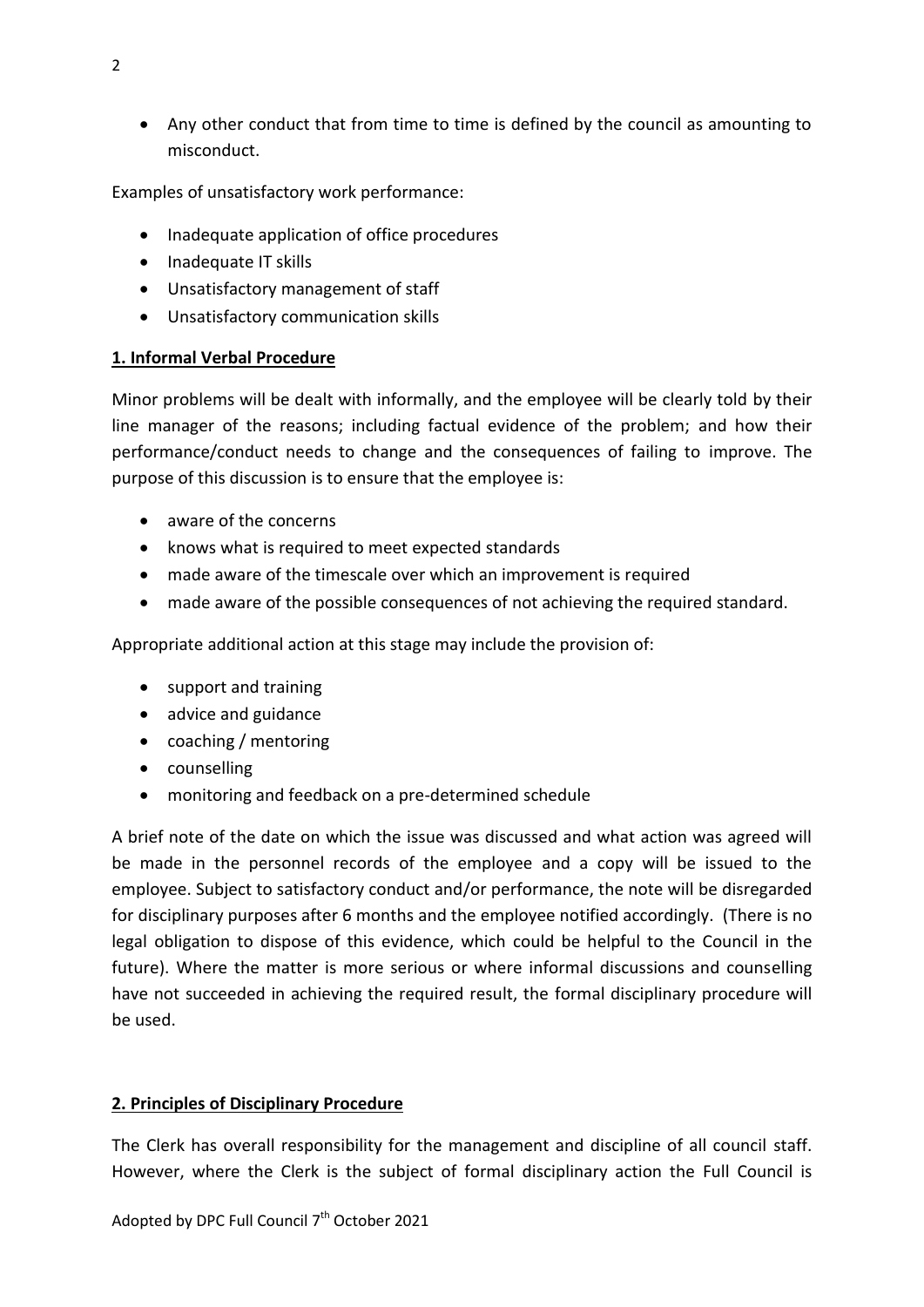responsible. Disciplinary procedure in relation to the Clerk will only be initiated by resolution of Full Council. Once a resolution has passed, the Council will appoint three members to serve as the "Disciplinary and Grievance Panel" (a sub-committee of Council) and a separate member investigator. In the case of the Clerk, the Council should seek professional external advice at the beginning of the process as to the aims and reasons for commencing the formal disciplinary process and consider any resulting recommendations.

Disciplinary action against other staff will be managed and conducted by the Clerk.

The council acknowledges that there is a distinction between the conduct of an employee and their capability. In the case of a problem resulting from the employee's capability, contributory factors will be carefully considered, such as ill health, serious home-based problems or a lack of skill or knowledge. If the matter is due to a lack of skill or knowledge, the council will ensure that by appropriate training, mentoring and guidance, the employee has the opportunity to improve. The improvement required will be clearly explained to the employee, along with what support will be given and how performance will be monitored and reviewed.

An employee will have the right to appeal against any disciplinary penalty imposed during the disciplinary procedure.

The disciplinary procedure is comprised of three stages. However, after proper consideration, the procedure may be implemented at any stage if the employee's alleged misconduct warrants such action.

No employee will be dismissed for a first breach of discipline, except in the case of Gross Misconduct, when the penalty is usually dismissal without notice or payment in lieu of notice.

If the employee has difficulty reading, or if English is not their first language, any written documentation, e.g. invitations to Disciplinary Hearings or written warnings, will also be explained to them orally by their line manager. Additional support that may be required at a Disciplinary Hearing will also be taken into consideration and provided as appropriate.

# **3. Disciplinary Investigations**

No disciplinary action will be taken against an employee until the case has been fully investigated by an unbiased investigator. This will usually be the employee's line manager, or a Member appointed by Council in the case of the Clerk. However, if the manager or Member was in some way involved in the matter, wherever possible another manager or Member will conduct the investigation. Investigatory meetings may be held to establish the facts; in this instance it will be made clear to the employee that these meetings are not Disciplinary Hearings. The employee may be represented at formal investigatory meetings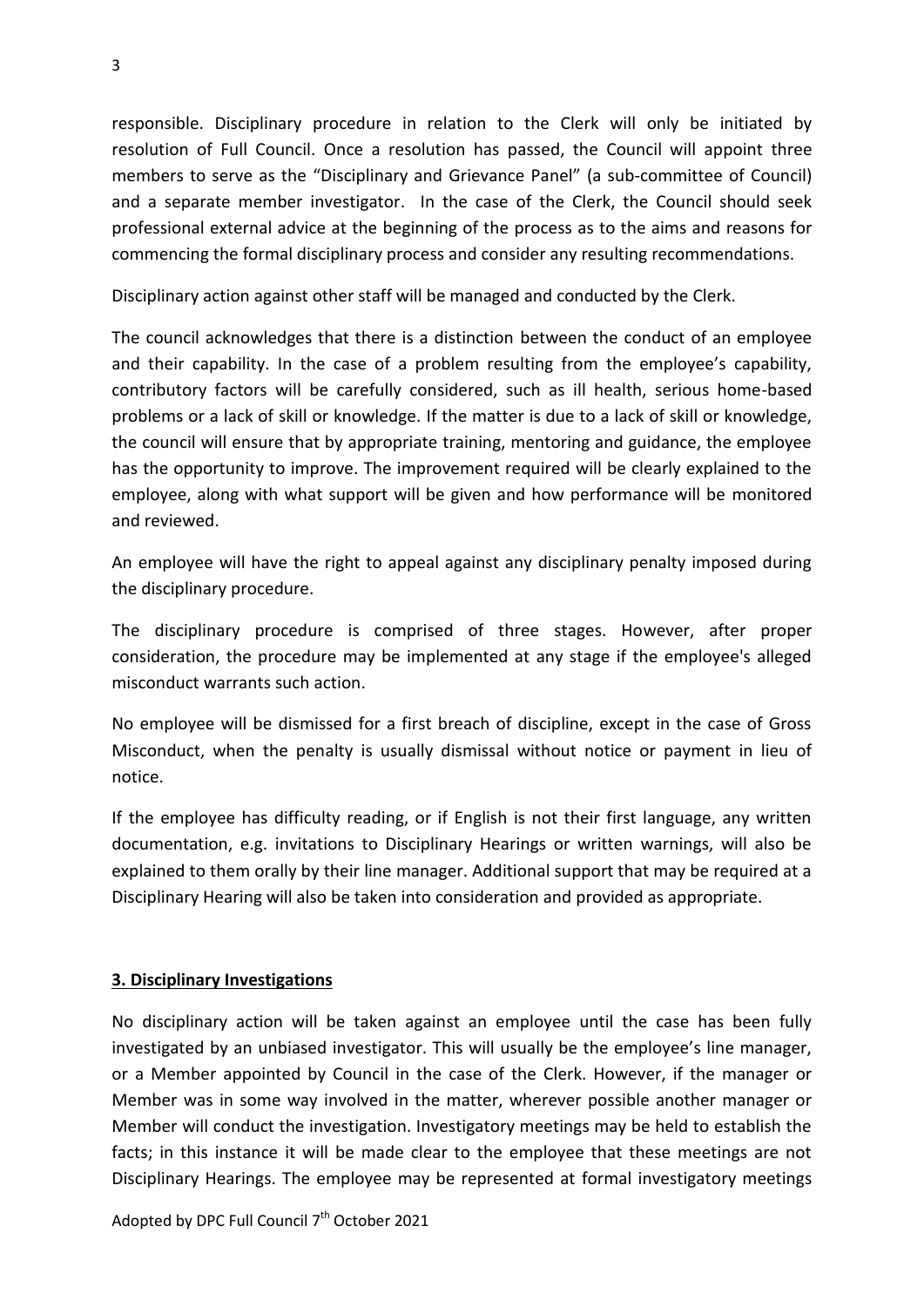by a Trade Union representative, employee representative or work colleague. The person in charge of the investigation should be advised in advance by the employee if they are to be accompanied.

All relevant facts should be accurately recorded promptly before memory fades, including anything that the employee wishes to say. Notes of what is said by both parties should be taken, read back at the end and signed by both parties. Where there are witnesses to the alleged misconduct, statements should be obtained from them at the earliest opportunity. The investigator's role (whether line manager or member) is to submit a report with recommendations to the hearing which decides whether further action should be taken. The Investigator has no authority to take disciplinary action. His/her role is to establish the facts of the case as quickly as possible and prepare a report with recommendations to the hearing whether or not disciplinary action should be taken.

In any investigations involving allegations of criminal acts, the Clerk will consult in confidence with the Chairman of the Council before a decision is made to put the case in the hands of the police. Where the Clerk is the subject of the investigation, the Chairman of the Council, in consultation with the Vice-Chairman shall decide.

Whilst an investigation is taking place, it may be necessary to suspend the employee on full pay pending the outcome of the investigation. Suspension may only be warranted in certain cases, e.g. where relationships have broken down or there are risks to council property and/or to other persons. However, a suspension will only be imposed after careful consideration and will be reviewed to ensure that it is kept as brief as possible. It will be made clear to the employee that the suspension is not considered a disciplinary action and does not involve any pre-judgement.

If it is decided, following investigation, that there is a case to answer, the below Disciplinary Hearing procedure will then be employed. All investigations will be carried out in accordance with the latest ACAS "Guidance, Conducting Workplace Investigations".

# **4. Definitions**

(i) *Disciplinary Hearing*: A meeting which could result in a formal warning that an employee must improve their conduct or performance, some other sanction as provided for within this procedure, or which may result in dismissal.

(ii) *Notification:* For every stage in the disciplinary procedure, the employee will be given adequate notice (five working days) in writing of the Disciplinary Hearing to be held, including the nature and basis of the complaint against them and provided with copies of any supporting evidence, including any witness statements. The letter will contain enough information for the employee to be able to understand both what it is they are alleged to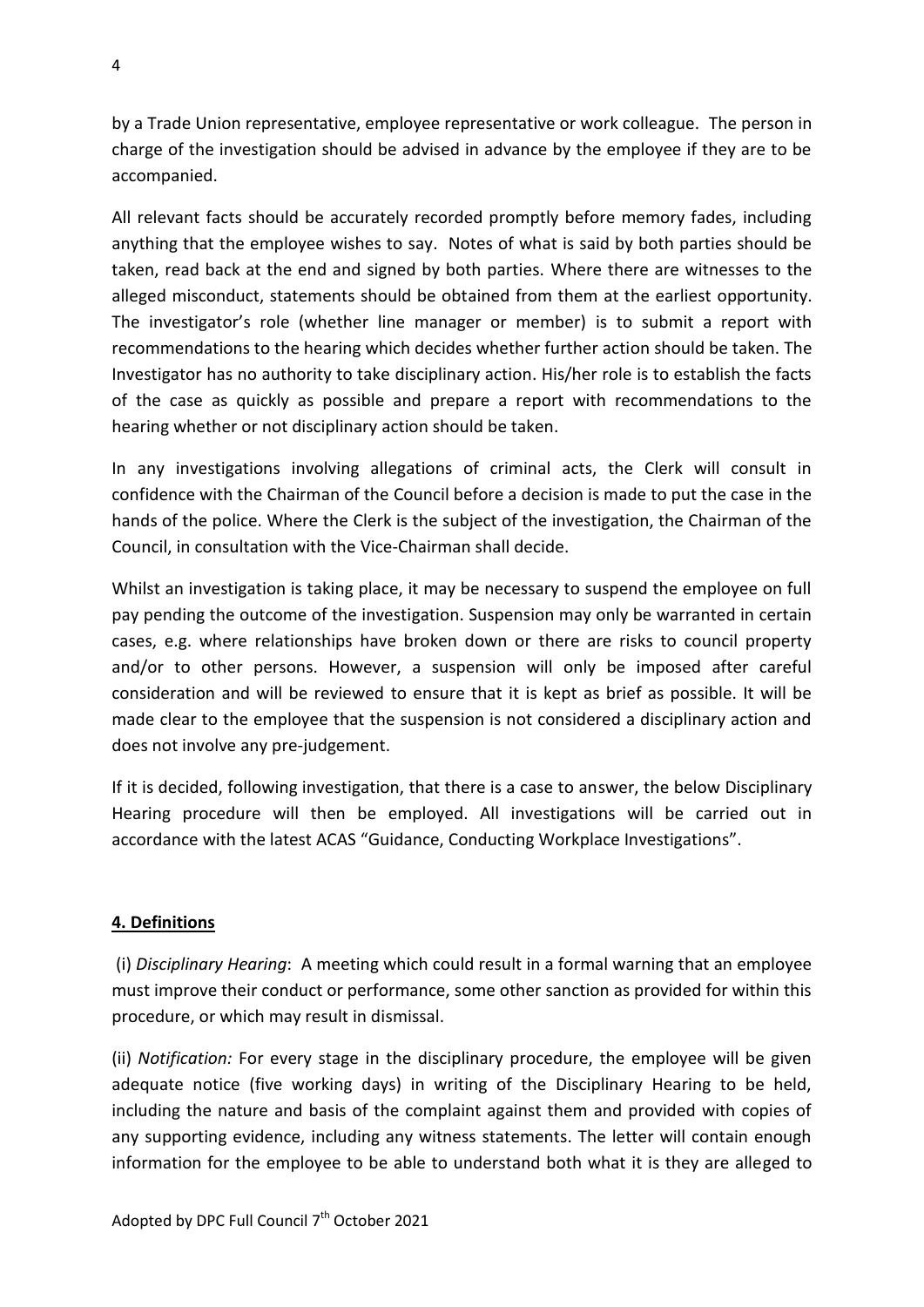have done and the reason why this is not acceptable. The notice will give details of the time and venue for the hearing and remind the employee of the right to be accompanied. The letter will state who will be Chairing the meeting. It will also be made clear that the employee has the right to appeal any decision taken at the hearing. All evidence that will be used at the Hearing should be sent to the Employee with the notification.

Where the presenting manager or employee intends to call relevant witnesses, they should give advance notice that they intend to do this to the person conducting the hearing.

(iii) *Timing:* Where possible, the timing and location of the Disciplinary Hearing will be agreed with the employee. The hearing will be held without unreasonable delay, but the employee will be given reasonable time to prepare their case (a minimum of five working days). Hearings will be held in private, where there will be no interruptions. If the employee fails to attend without notification, the council may decide to proceed with the hearing in their absence. If the meeting is genuinely inconvenient for either the employee or his or her companion, the employee has the right to postpone the meeting by up to 5 working days.

*(iv) Representation*: The employee has the right to be accompanied by a Trade Union representative who has been certified by their union as being competent to accompany a worker, an official employed by a trade union or a work colleague during any Disciplinary or Appeal Hearing. The line manager or Disciplinary and Grievance Panel (in the case of the Clerk) shall be advised in advance by the employee if they are to be accompanied. The employee's representative, or colleague, will be given all the documentation that has been given to the employee. The companion is permitted to address such meetings, to put the employee's case and confer with the employee. The companion cannot answer questions put to the employee, address the meeting against the employee's wishes or prevent the employee from explaining his/her case.

(v*) Conducting the Hearing:* Where practicable, the Disciplinary Hearings will usually be chaired by the Clerk or other nominated officer. In the case of the Clerk, the hearing will be conducted by Disciplinary and Grievance Panel but it must not consist of any member who has been involved in the case to date. Those conducting Disciplinary Hearings will keep an open mind and not pre-judge the matter.

a) The precise allegations will be read out at the start of any Disciplinary Hearing.

The hearing will proceed as follows:

1. The Chair will introduce those present and explain why they are there.

2. The line manager manager will state their case, including presenting any evidence and calling witnesses.

3. The employee (or their representative) and the Clerk conducting the hearing have the opportunity to ask questions of the line manager and their witnesses.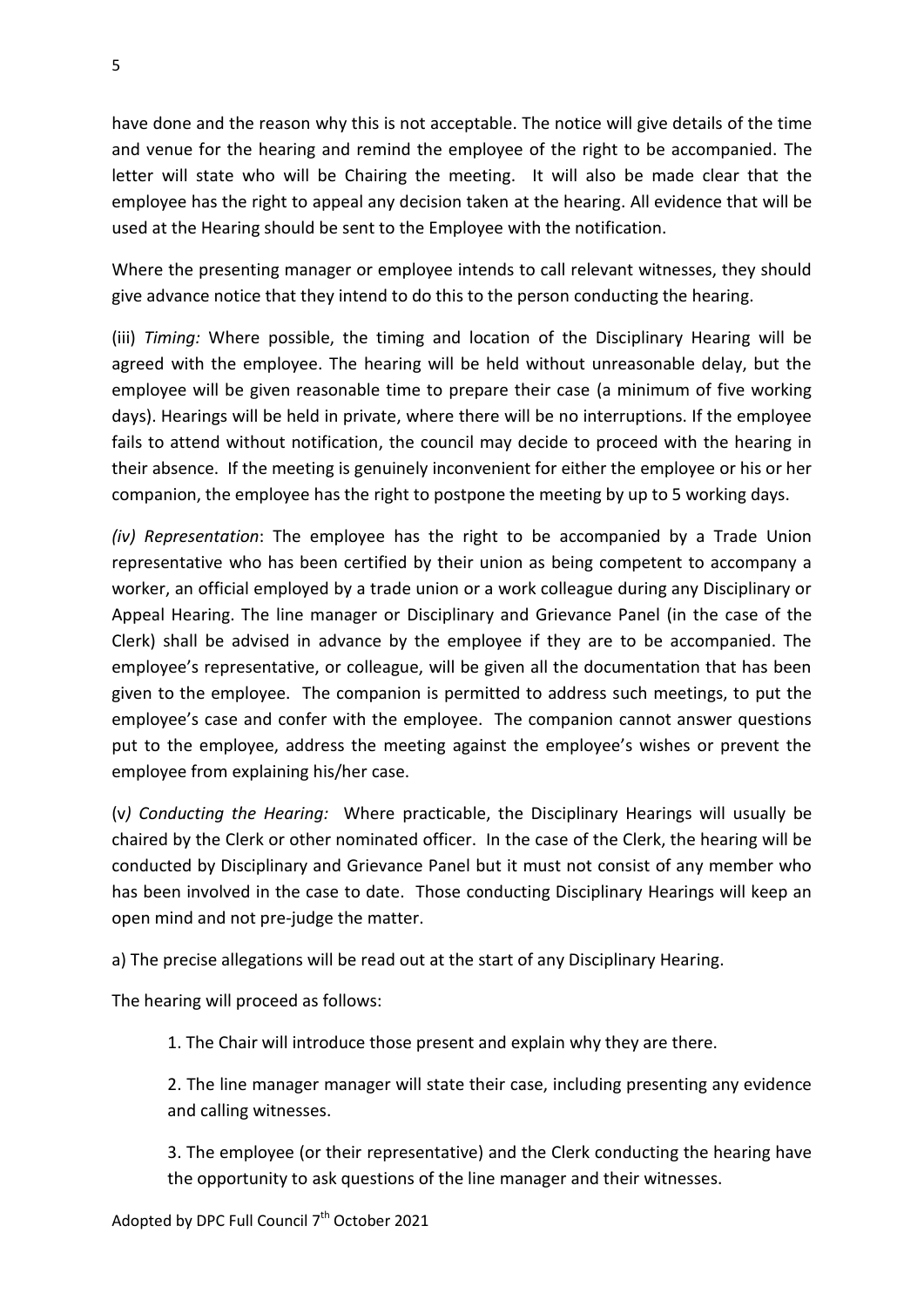4. The employee (or their representative) presents their case, including presenting any evidence and calling witnesses.

5. The line manager and the Clerk conducting the hearing have the opportunity to ask questions of the employee, their representative and their witnesses.

6. Both parties have the opportunity to sum up.

b) In case of the Clerk at a Disciplinary and Grievance Panel

The hearing will proceed as follows:

1. The Chair will introduce those present and explain why they are there.

2. The Investigating Member will state their case, including presenting any evidence and calling witnesses.

3. The Employee (or their representative) and the Disciplinary and Grievance Panel will then have the opportunity to ask questions of the Investigating Member and their witnesses.

4. The Employee (or their representative) presents their case, including presenting any evidence and calling witnesses.

5. The Investigating Member and the Disciplinary and Grievance Panel conducting the hearing have the opportunity to ask questions of the Clerk, their representative and their witnesses.

6. Both parties have the opportunity to sum up.

# **5. Taking Disciplinary Action**

*(i) Deciding Upon Disciplinary Action*: Following the investigation and the Disciplinary Hearing, the line manager or Panel (in case of the Clerk) conducting the hearing will decide if disciplinary action is necessary.

Before taking disciplinary action, the following factors must be considered: the employee's disciplinary and general record, length of service, any current warnings, actions taken in any previous similar case, the explanations given by the employee, including any mitigating circumstances, and whether the disciplinary action is reasonable under the circumstances.

*(ii) Notification:* If it is decided that disciplinary action is not justified, the employee will be notified of this decision in writing within five working days.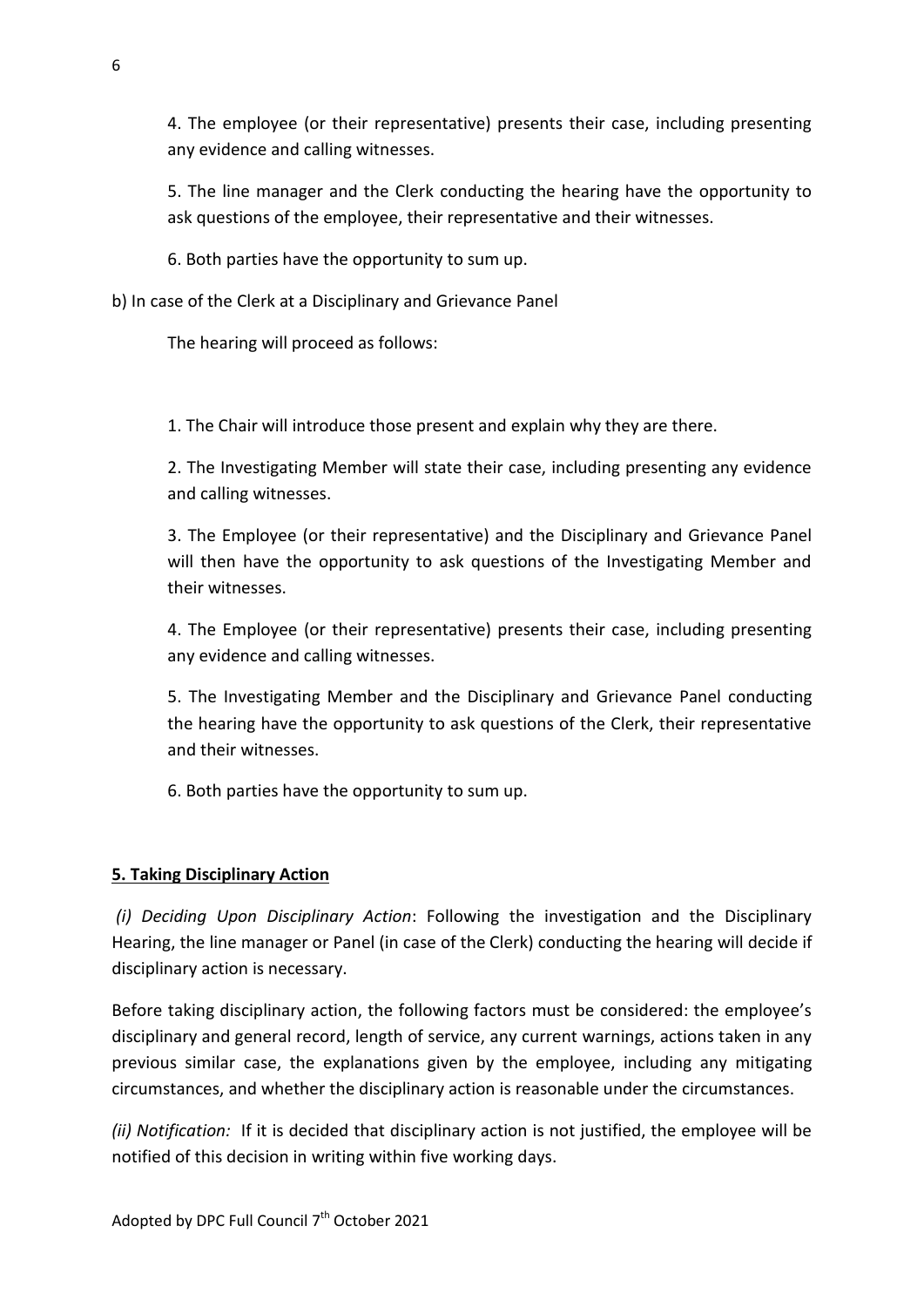If disciplinary action is to be taken following a Disciplinary Hearing, the employee will be told in writing within five working days of the disciplinary action to be imposed, the time period of the warning, why and how their conduct or performance needs to change, the timescale for the required improvement, a review date (where appropriate), any support the council will offer to improve performance (where appropriate), the consequences of failing to improve conduct or performance within the required time period and their right to appeal against the decision if they are not satisfied with it. A copy of this letter will also be sent to the employee's representative but this can only be done with the Employee's written consent, as these are  $3<sup>rd</sup>$  parties. A copy will be held on the employee's personnel file for disciplinary purposes for the relevant period according to the level of warning. The employee will be notified within the letter for how long the warning will remain current. The records will be disregarded for disciplinary purposes once the time limit on the warning has expired. (As stated previously, there is no obligation to disregard this special category data which the Council may need in future).

Informal verbal warning and first and second level warnings will normally be issued by the employee's line manager. Meetings to discuss the disciplinary procedure will normally by the employee's line manager.

#### **6. Documentation**

During the disciplinary process, written records will be kept. These will include: the complaint against the employee, the employee's defence, findings made and actions taken, the reasons for action taken and if an appeal was lodged and the outcome of the appeal.

Records will be treated as confidential. Records will be discarded for current disciplinary purposes after set periods, depending upon the stage of the procedure that they relate to. Copies of meeting records will be provided to the employee, although in certain circumstances some information may be withheld by the council, e.g. to protect a witness.

#### **7. The Formal Disciplinary Procedure**

#### *Stage One–First Level Warning*

The employee will be invited in writing to a Disciplinary Hearing in accordance with the procedures set out earlier in this policy. If the employee doesn't give a satisfactory explanation, a formal First Level Warning may be given. They will be advised in writing of the reason for the warning and that it is the first stage of the formal disciplinary procedure. The warning letter will also give details of the improvement required, the timescale for improvement and a review date. The letter will also inform the employee of the right to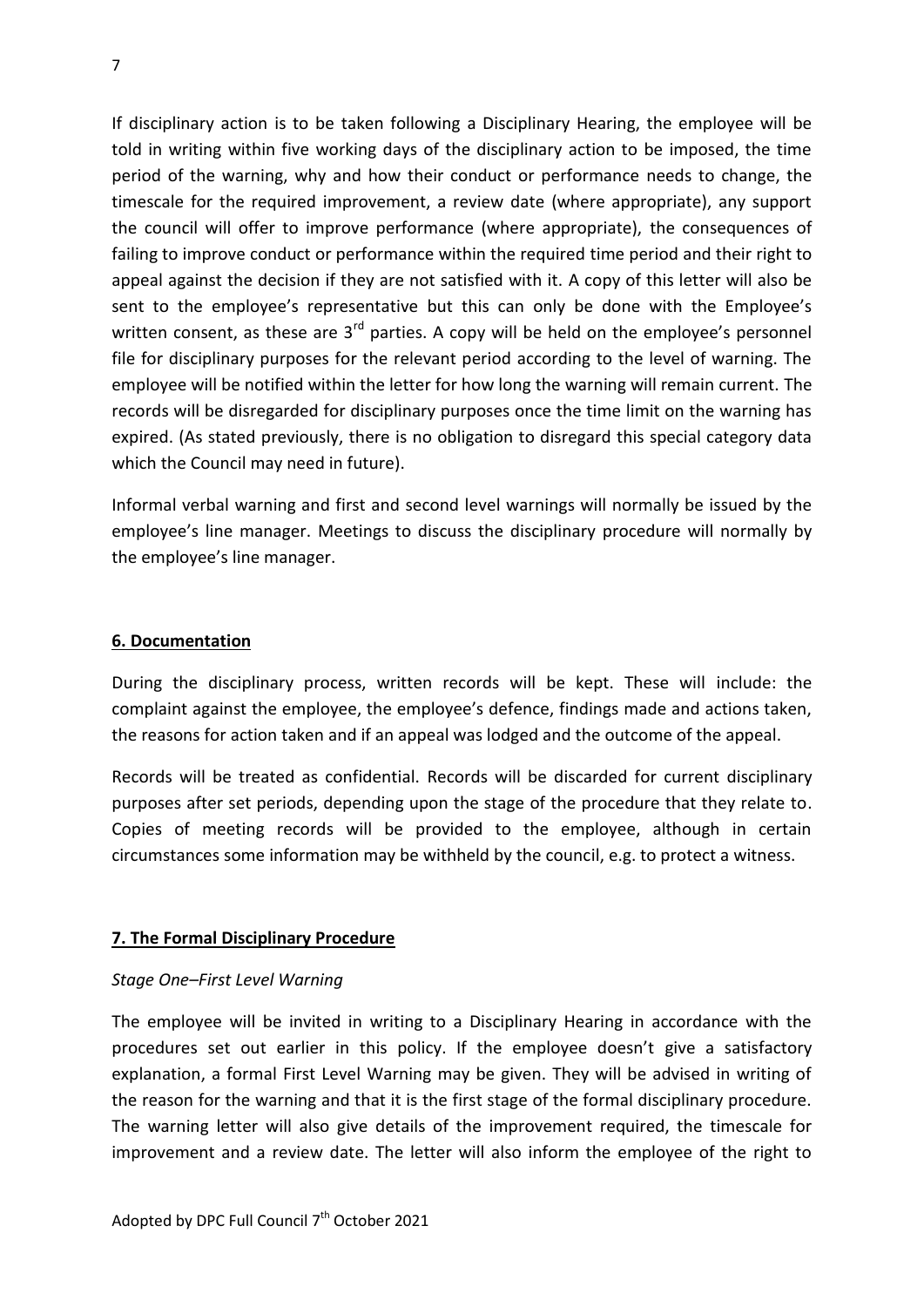appeal and that action under Stage Two will be considered if there is no satisfactory improvement within the specified time period.

A copy of this warning will be kept in the employee's personnel file and used as the basis for monitoring and reviewing conduct/performance. The warning will be discarded for disciplinary purposes after 6 months, subject to satisfactory conduct or performance.

#### *Stage Two–Final Warning or Disciplinary Suspension*

If there is a failure to improve following Stage One, and conduct or performance of the same nature is still unsatisfactory, or if the misconduct is sufficiently serious to warrant only one written warning, but insufficiently serious to justify dismissal (in effect both the first and final written warning), a Disciplinary Hearing will be held to which the employee will receive a written invitation. If the employee is unable to give a satisfactory explanation, a final written warning will normally be given to the employee. This will give details of the complaint, the improvement required and timescale involved and will warn that further disciplinary action, including potential dismissal, will result if there is no satisfactory improvement and will advise of the right of appeal. A copy of this final written warning will be kept on the employee's personnel file and used as the basis for monitoring and reviewing conduct/performance, but will normally be disregarded for disciplinary purposes after 12 months, subject to satisfactory conduct or performance. However, a longer final warning may be issued where there is a pattern of misconduct where the employee is repeatedly able to maintain good standards for the period of the warning, but commits misconduct again shortly after the expiry of the warning period.

Alternatively, consideration will be given to imposing the penalty of suspension without pay for up to a maximum of five days. A record of this suspension will be kept on the employee's personnel file and used as the basis for monitoring and reviewing conduct/performance, but it will be disregarded for disciplinary purposes after 12 months, subject to satisfactory conduct or performance.

#### *Stage Three–Dismissal*

Following Stage Two, if the particular conduct or performance is still unsatisfactory and the employee still fails to reach the prescribed standards, the employee will receive a written invitation to a Disciplinary Hearing. If the employee is unable to give a satisfactory explanation, dismissal will normally result. The decision to dismiss is taken by the Clerk. Where the Clerk is the subject of the disciplinary action, the decision to dismiss will be taken by the Disciplinary and Grievance Panel. Other Councillors will not be involved in the decision to dismiss the Clerk to enable an unprejudiced Appeals Panel to operate in the event of an appeal. In the case of an appeal by the Clerk three new different members will form the Appeals Panel. The employee will be provided with written reasons for dismissal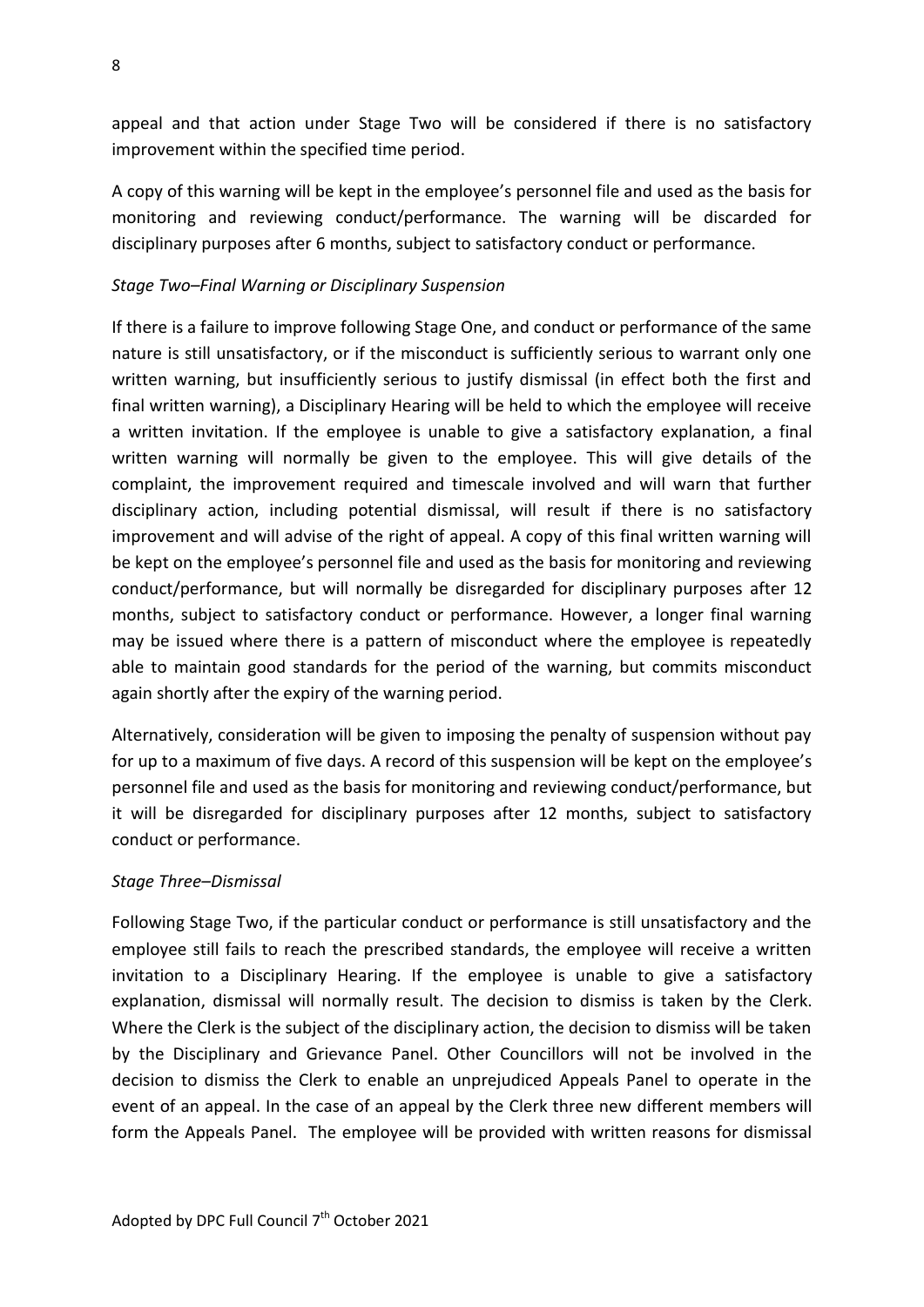within five working days, the date on which employment will terminate, the appropriate period of notice or payment in lieu of notice and their right of appeal.

### **8. Appeals**

If an employee wishes to appeal against disciplinary action which has been taken against them following procedure will apply:

(i) The employee will give Notice of Appeal to the Clerk or Chairman of the Council (where the Clerk is the appellant) within five working days of the date on which they received the decision notice of the disciplinary action to be taken against them, setting out their grounds for appeal. The Clerk or Chairman of the Council will arrange for the matter to be considered by an Appeals Panel meeting at an agreed time and place wherever possible.

(ii) The employee, in consultation if they wish with their trade union or staff representative, should provide the Clerk or Chairman of the Council with a full written statement of their case, no later than five working days prior to the appeal hearing. The presentation of the written statement above shall not preclude elaboration or additions by either party at the Appeal Hearing. However, management should not introduce new evidence at the appeal stage to justify an earlier disciplinary decision.

(iii) The Appeal will be heard as soon as possible and normally this will be within three weeks of receipt of Notice of Appeal. However, the Appeal Hearing need not take place before the disciplinary action takes effect. The employee will be issued with a letter, inviting them to attend the Appeal Hearing and notifying them of the time and venue for the hearing, their right to call witnesses and to be accompanied. The employee should notify the council of who their representative is to be and whether they will be calling any witnesses. The employee may present their case in person or be represented by their trade union representative or workplace colleague and may call witnesses and produce documents relevant to their case.

All appeal hearings will be heard by an Appeals Panel

The Appeal Hearing will be conducted as follows:

1. The Chair will introduce those present and explain why they are there.

2. The line manager will state their case, including presenting any evidence and calling witnesses.

3. The employee (or their representative) and the Panel conducting the hearing have the opportunity to ask questions of the presenting manager and their witnesses.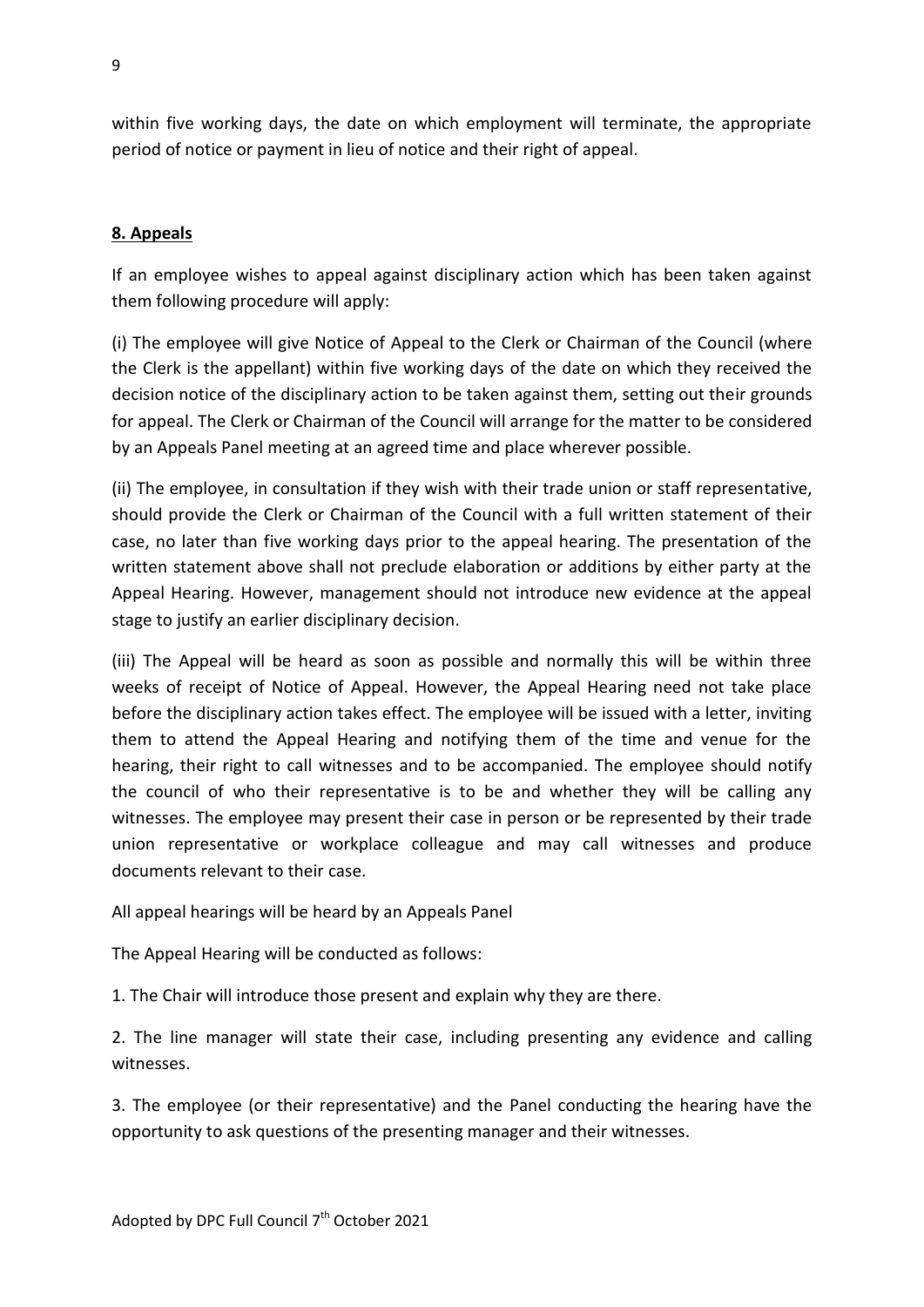4. The employee (or their representative) present their case, including presenting any evidence and calling witnesses.

5. The line manager and the Panel conducting the hearing have the opportunity to ask questions of the employee, their representative and their witnesses.

6. Both parties have the opportunity to sum up.

7. At the conclusion of the hearing the Appeals Panel shall adjourn to consider their decision. The appeal panel may decide to uphold the original penalty, substitute a less serious sanction or decide that no disciplinary action is necessary. If it decides to take no disciplinary action, no record of the matter will be retained on the employee's personnel file.

The Panel may announce their conclusion verbally after they have adjourned to consider their decision but, in any event, will confirm their findings in writing to the employee concerned within five working days of the Appeal Hearing. There will be no further right of appeal.

# **9. Overlapping Grievance and Disciplinary Cases**

If an employee raises a grievance during the disciplinary process, the disciplinary process may be temporarily suspended in order to deal with the grievance. However, where the grievance and disciplinary cases are related it may be appropriate to deal with both issues concurrently.

# **10. Gross Misconduct**

Gross misconduct is regarded as misconduct serious enough to destroy the trust within the employment contract, thus making any further working relationship impossible. The outcome can be dismissal without notice.

The following list provides examples of offences which are normally regarded as gross misconduct:

- theft, fraud, deliberate falsification of records;
- physical violence, assault on another person;
- deliberate and serious damage to council property;
- serious misuse of the council's property or name;
- serious incapability through alcohol or being under the influence of illegal drugs;
- serious breach of health and safety regulations;
- serious negligence which causes unacceptable loss, damage or injury;

Adopted by DPC Full Council  $7<sup>th</sup>$  October 2021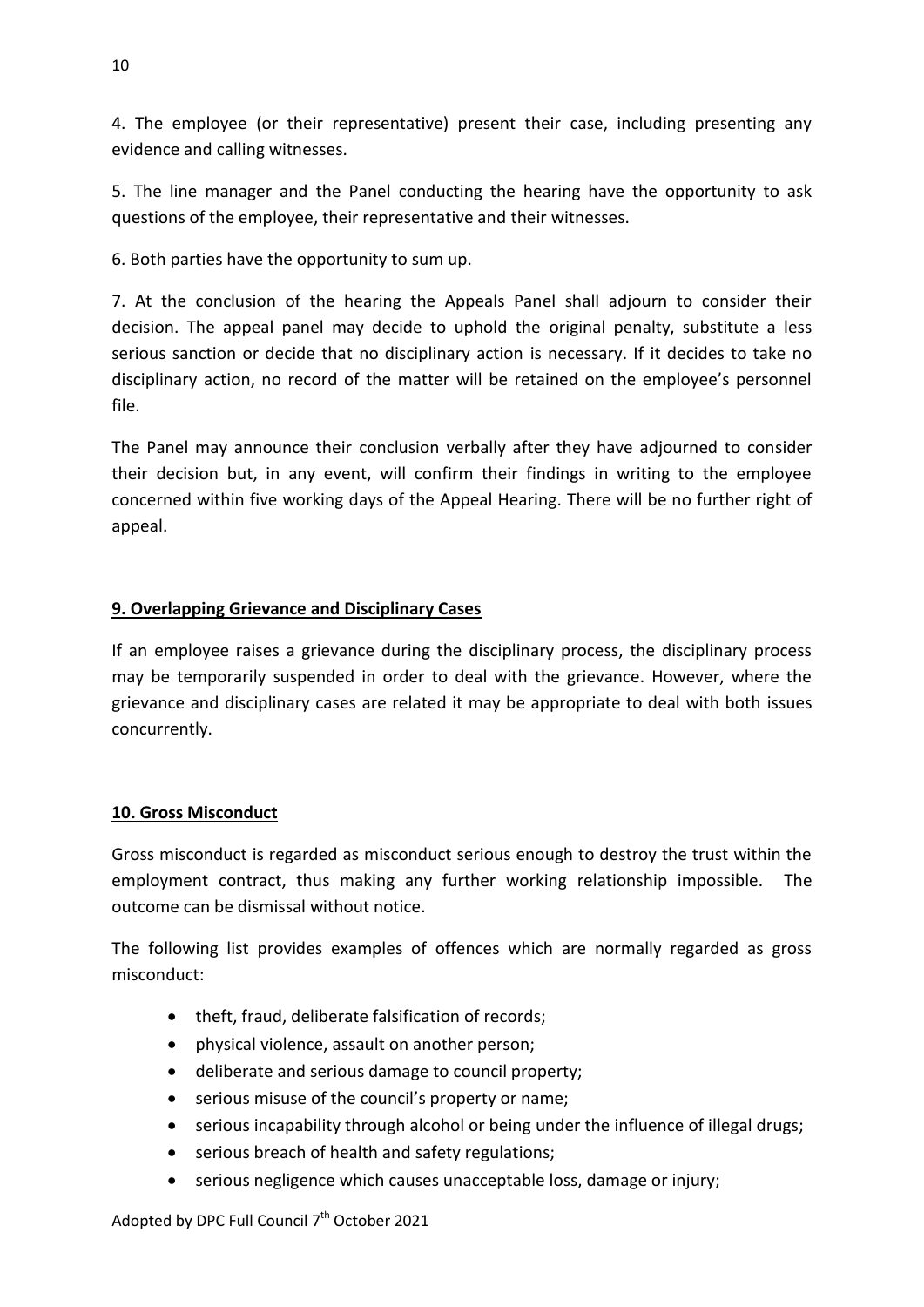- serious act of insubordination;
- unlawful discrimination or repeated harassment;
- bringing the council into serious disrepute;
- criminal offence, whether committed on or off duty, which is of such a nature that it fundamentally breaches the trust which is the basis of the contractual relationship.

The standard Disciplinary Procedure does not apply in cases of Gross Misconduct.

If an employee is accused of an act of Gross Misconduct, he/she may be suspended from work on full pay while the alleged offence is investigated. Suspension may only be warranted in certain cases, e.g. where relationships have broken down or there are risks to council property and/or to other persons. However, a suspension will only be imposed after careful consideration and will be reviewed to ensure that it is kept as brief as possible. It will be made clear to the employee that the suspension is not considered a disciplinary action and does not involve any pre-judgement. The investigation will be conducted by the Clerk or nominated officer or Disciplinary and Grievance Panel in case of the Clerk.

If, on completion of the investigation, it is decided that there is a case to answer, the employee will receive a letter informing them of the allegations and inviting them to attend a Disciplinary Hearing, where they will have the opportunity to put their case. The conditions of the Disciplinary Hearing in the case of Gross Misconduct are the same as for hearings held as part of the standard disciplinary procedure.

If, on completion of the investigation and the Disciplinary Hearing, the Clerk conducting the hearing is satisfied that Gross Misconduct occurred, the result will normally be summary dismissal without notice or payment in lieu of notice. The decision to dismiss is taken by the Clerk.

Where the Clerk is the subject of the disciplinary action, the decision to dismiss will be taken by members of the Disciplinary and Grievance Panel. Within five working days, the employee will be provided with a letter specifying the misconduct which has led to the dismissal and their right of appeal, following the Appeals Procedure outlined earlier in this document.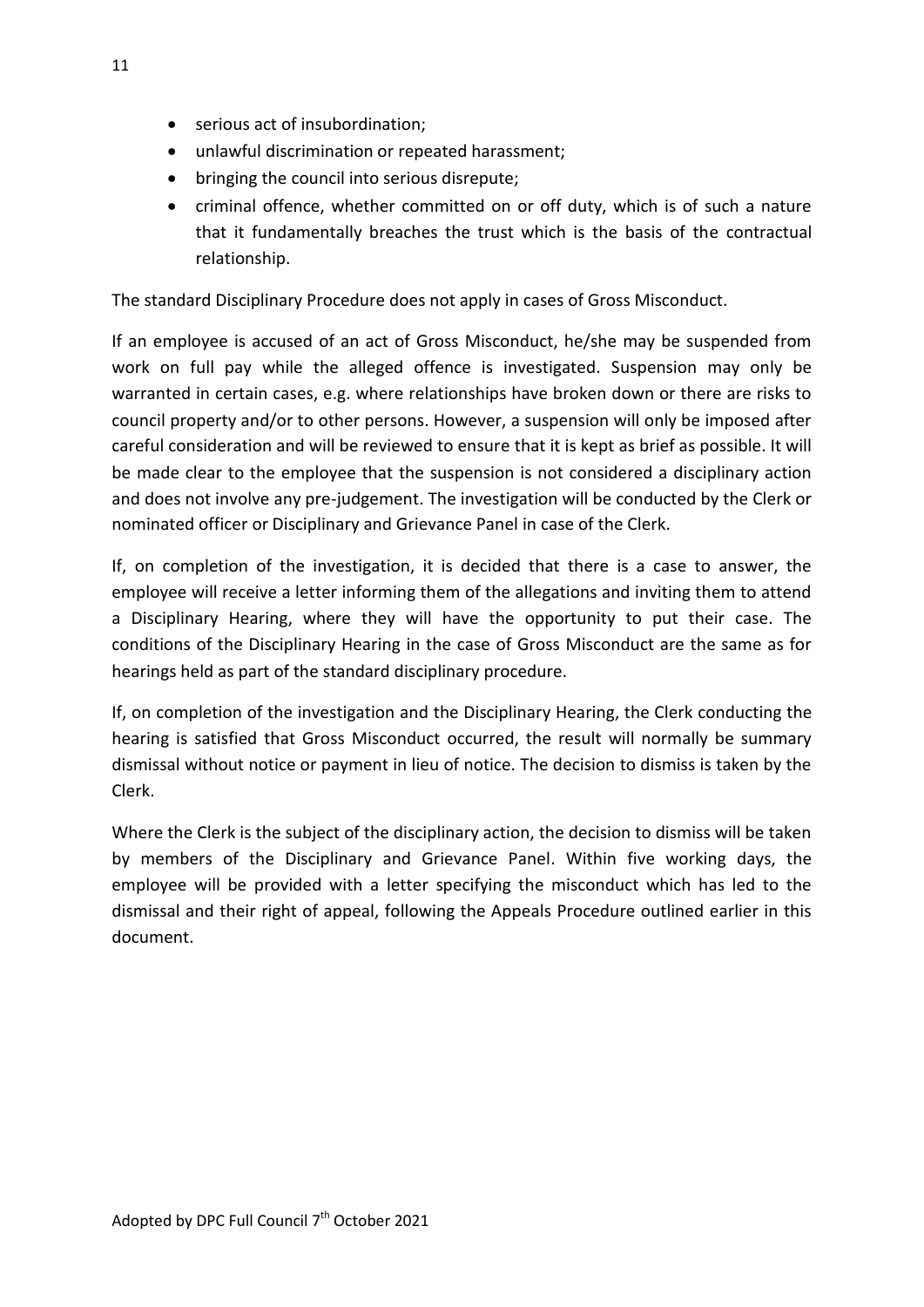# **Grievance Policy and Procedure**

### **1. Introduction**

This procedure applies to all employees of Duston Parish Council.

The objectives of the procedure are:

- To foster good relationships between the council and its employees by discouraging the harbouring of grievances;
- To settle grievances as near as possible to their point of origin;
- To ensure the council treats grievances seriously and resolves them as quickly as possible;
- To ensure that employees are treated fairly and resolves them as quickly as possible;

#### **2. Definition of Grievance**

For the purpose of this policy, grievances are defined as concerns, problems or complaints over work-related matters that a group of employees raises with the council. Examples of grievances include concerns over employment terms and conditions, contractual or statutory rights, health and safety, work relations, the working environment, new working practices, bullying and harassment, organisational change and discrimination.

For instances of bullying and harassment, employees are also advised to refer to the council's Bullying and Harassment Policy.

#### **3. Informal Procedure**

Many problems can be raised and settled during the course of everyday working relationships. In the interests of maintaining good working relations the employee is encouraged to first discuss any grievance with his or her line manager with a view to resolving the matter informally if appropriate. If the grievance involves the line manager or the employee feels unable to raise it directly with the line manager for another reason then they may approach the Clerk. If the employee feels that this is not appropriate or he or she wishes to pursue a formal grievance they should follow the procedure detailed below. In case of the Clerk, they will discuss with the Chairman of the Council (or if absent Vice-Chairman) any informal Grievance.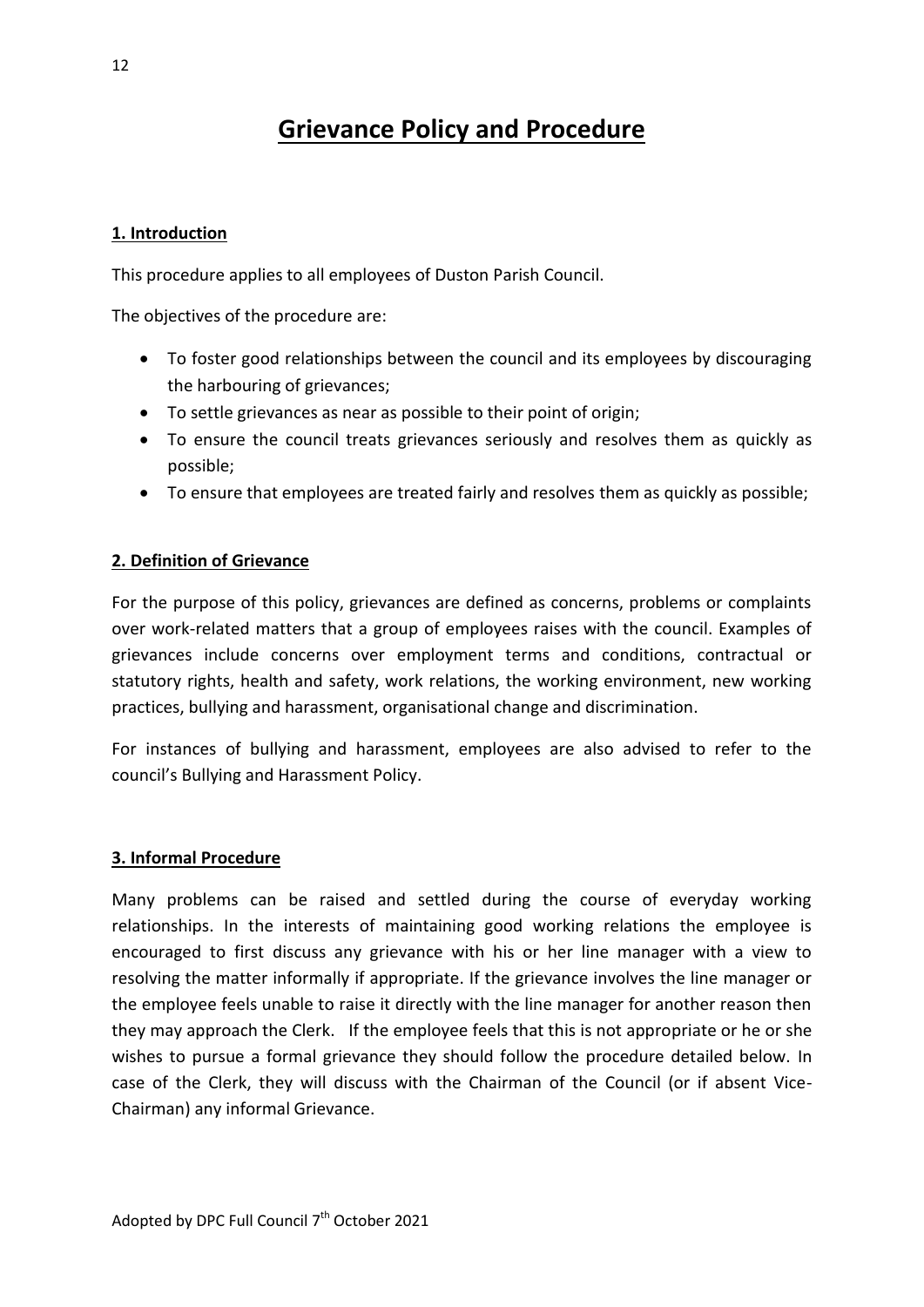### **4. Formal Procedure**

The employee must set out his or her grievance in writing ("Statement of Grievance") and provide a copy to his or her line manager.

Upon receipt of a grievance it may be necessary (optional) to conduct an investigation. If appropriate, an investigatory meeting will be held to gather all relevant facts and evidence. The employee will be invited to this investigatory meeting as soon as possible, in writing. It will be made clear that the purpose of the meeting is to establish the facts and that the employee may be accompanied by a colleague or trade union representative. Due consideration will be given to whether any reasonable adjustments are necessary for a person who is disabled; this includes colleagues or trade union representatives accompanying the person with a grievance. The investigatory meeting will usually be conducted by the employee's Line Manager. However, if the Line Manager is the subject of the grievance, the meeting will be conducted by the Clerk or nominated officer.

The investigation will be conducted as soon as possible and will normally be completed within five working days of receiving the grievance. However, if the matter is particularly complex, this can be extended to 15 working days. If it is not possible to complete the investigation within this timeframe, the employee will receive a written explanation of the delay and when the investigation is expected to be completed.

As soon as reasonably practicable after the conclusion of the investigation (usually five working days), the employee will be notified in writing that the investigation has been completed.

Once there has been reasonable opportunity to consider the response to the information provided in the Statement of Grievance the employee will be invited to attend a grievance meeting to discuss the matter. The letter will say who will Chair the meeting and state their right to be accompanied to a grievance meeting by a fellow employee or by a Trade Union representative or Trade Union official.

- The employee must take all reasonable steps to attend the meeting.
- Grievance meetings will normally be convened within 14 days of the Line Manager or Clerk receiving the Statement of Grievance.
- The meeting will usually be the employee, their chosen representative, the line manager and the Clerk.
- If the meeting is inconvenient for either the employee or his or her companion, the employee has the right to postpone the meeting by up to 5 working days.
- A grievance meeting may be adjourned to allow matters raised during the course of the meeting to be further investigated, or to afford the line manager time to consider the decision. The meeting will be reconvened as early as possible.

At the grievance meeting: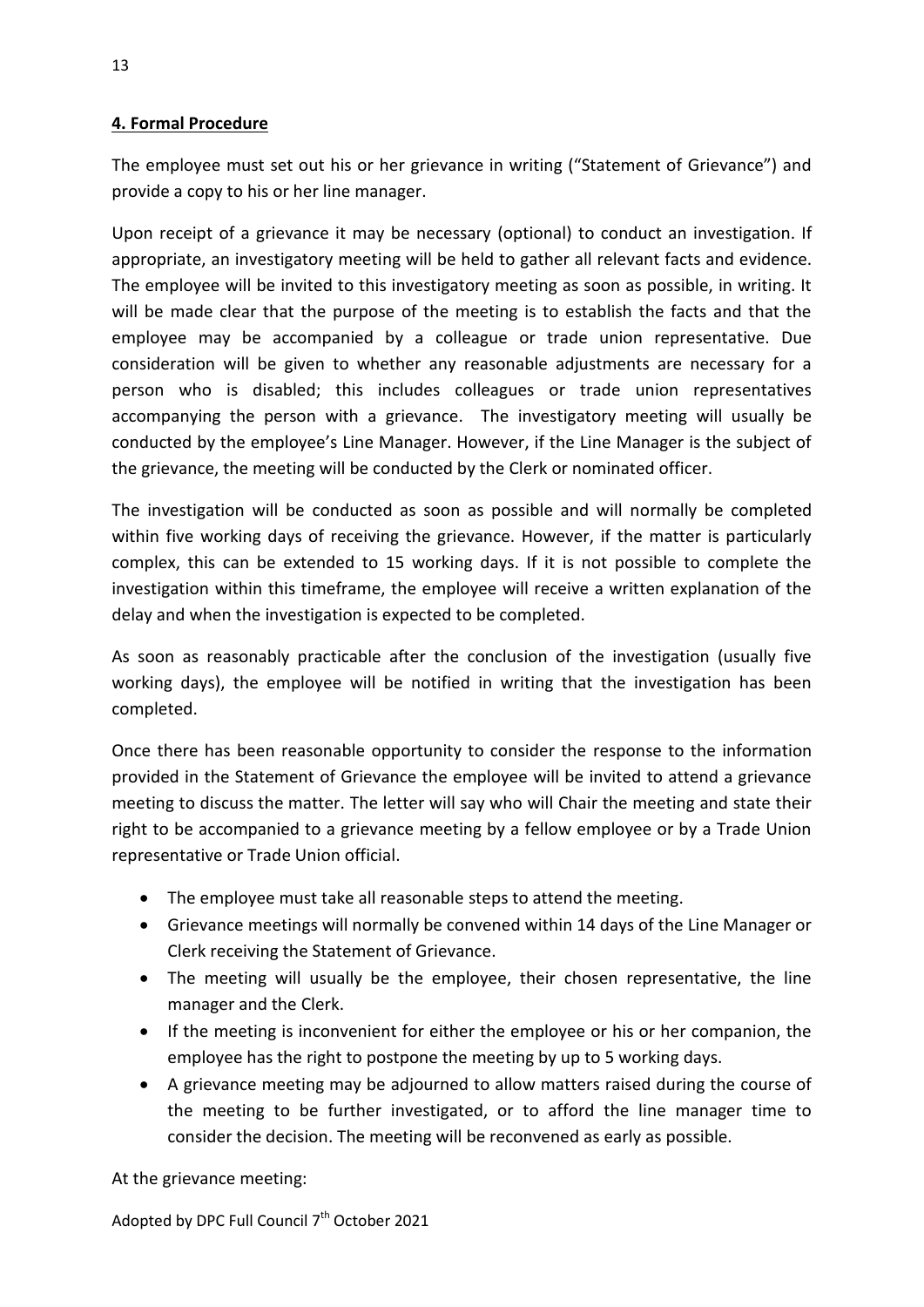- 1. The Chair will introduce those present and explain findings of any investigation.
- 2. The employee (or companion) will set out the grievance and present the evidence
- 3. The Chair will ask the employee what action does he/she want the Council to take.
- 4. Any member of the hearing may question any witness
- 5. The employee (or companion) will have the opportunity to sum up the case
- 6. A grievance meeting may be adjourned to allow matters raised during the course of the meeting to be further investigated, or to afford the line manager time to consider the decision. The meeting will be reconvened as early as possible.

The Chair of the meeting will provide the employee with the hearings decision, in writing, within five working days of the meeting. The letter will notify the employee of the action, if any, that the Council will take to resolve the grievance and of the employee's right of appeal. Where the grievance is not upheld, the reasons for this will be explained.

# **5. Appeal**

If the employee feels that their grievance has not been satisfactorily resolved, they can appeal in writing to the employer, specifying the grounds for their appeal, within five working days of receiving notification of the decision.

An Appeal Hearing will be held, wherever possible, within five working days of receiving notification of the appeal from the employee. The employee will be notified in writing of the date and location of the hearing in advance. They will also be informed that they have the right to be accompanied at the hearing.

Once the employee notifies the council that they wish to appeal, the employee will be invited to attend a grievance appeal meeting before the Council's Appeals Panel. The employee must take all reasonable steps to attend that meeting. If the meeting time is inconvenient for the employee or his or her companion, the employee may ask to postpone the meeting by up to 5 working days.

At the appeal meeting, the Chairman of the meeting will:

- 1. introduce the panel members to the employee;
- 2. explain the purpose of the meeting, which is to hear the employee's reasons for appealing against the decision; and
- 3. explain the action that the appeal panel may take.

After the grievance appeal meeting the employee will be informed of the council's final decision within 5 working days. The meeting may be reconvened for this purpose. The council's decision will be confirmed to the employee in writing.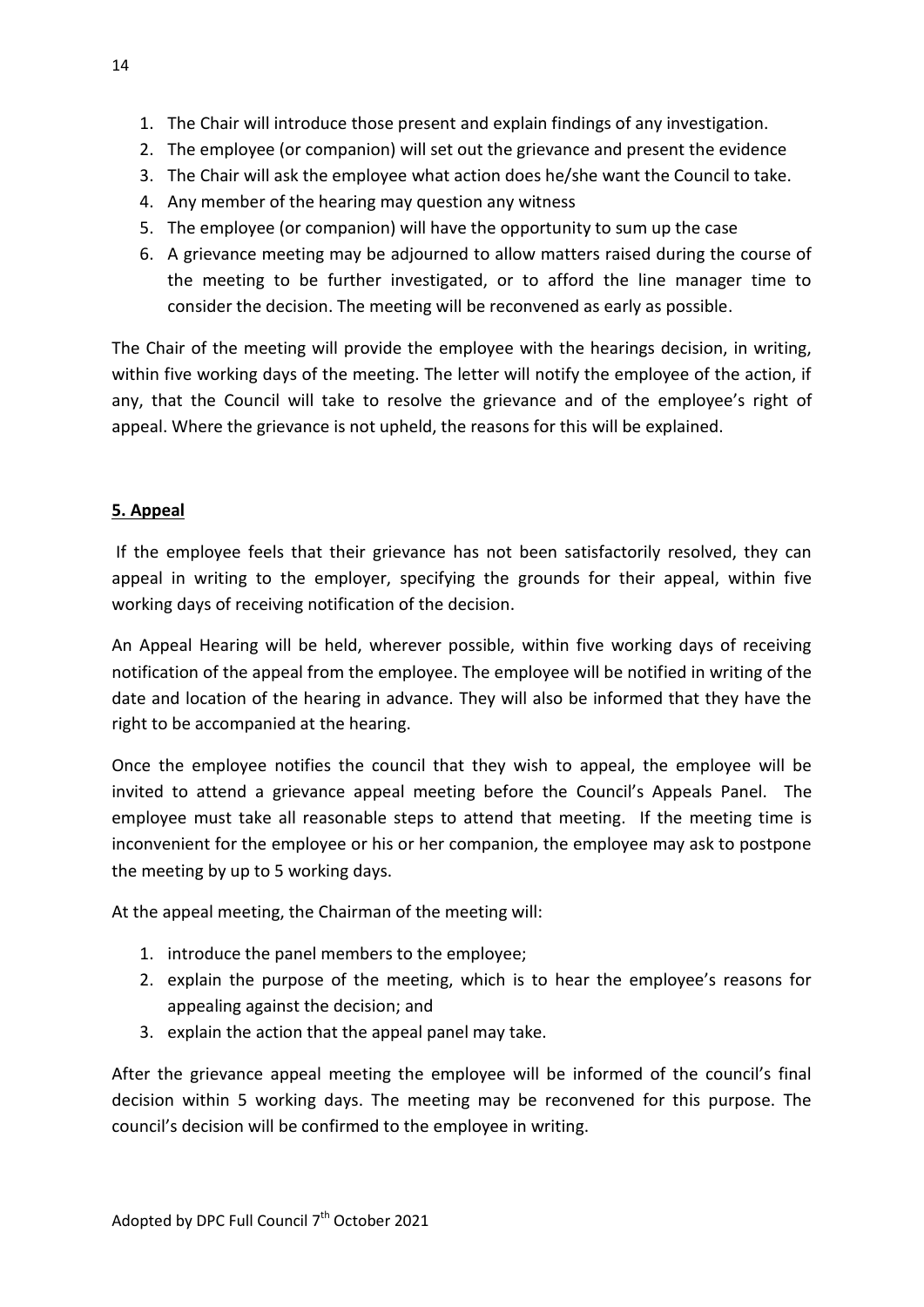### **6. The Clerk**

In case of the Clerk, they will submit their Statement of Grievance to the Chairman of the Council (or in his/her absence, the Vice-Chairman) and this matter shall be reported back and progressed by resolution of the full Council. The Council could establish a Disciplinary and Grievance Panel to conduct a formal grievance procedure as stated above. In case of an appeal new 3 different members will form an Appeals Panel.

#### Notes:

i) A Disciplinary and Grievance Panel / Appeals Panel must be made up of three members.

This is because:

- one councillor cannot make a decision on behalf of the council
- a two-member sub-committee would always allow the Chairman to secure his/her desired outcome by exercising the casting vote in the event of a tie
- more than three members will probably be unwieldy. It may also make it more difficult to find committee members with no direct involvement and it will reduce the pool of potential appeal panel members.

Disciplinary and Grievance Panel will appoint a Chairman from one of its members. The Investigator will not sit on the Committee. Councillors with direct involvement in a disciplinary or grievance matter should not be appointed to a hearing panel or grievance. All appeals will be heard by an Appeals Panel.

If Council considers that there is an insufficient number of councillors who are independent (for example, because many have direct involvement in the allegations), it will appoint from outside the Council. However, external consultants can only advise, the decision will rest with the full Council.

- ii) Meetings should be arranged as soon as possible but the employee should be given reasonable time to prepare. Proceedings should be minuted. If possible the minute taker should be an employee.
- iii) Information about disciplinary or grievance matters should be restricted to those involved in the disciplinary process. Any disciplinary action or grievance outcome should remain confidential. The employee's disciplinary and grievance records should be held by a council in accordance with the Data Protection Act 1998.
- iv) Mediation may be appropriate at any stage of the disciplinary or grievance procedure (for example where there have been communication breakdowns or allegations of bullying and harassment). Mediation is a confidential dispute resolution process that requires a council's and the employee's consent. The mediator is an independent person who helps individuals or groups try to find a solution. Mediators do not make